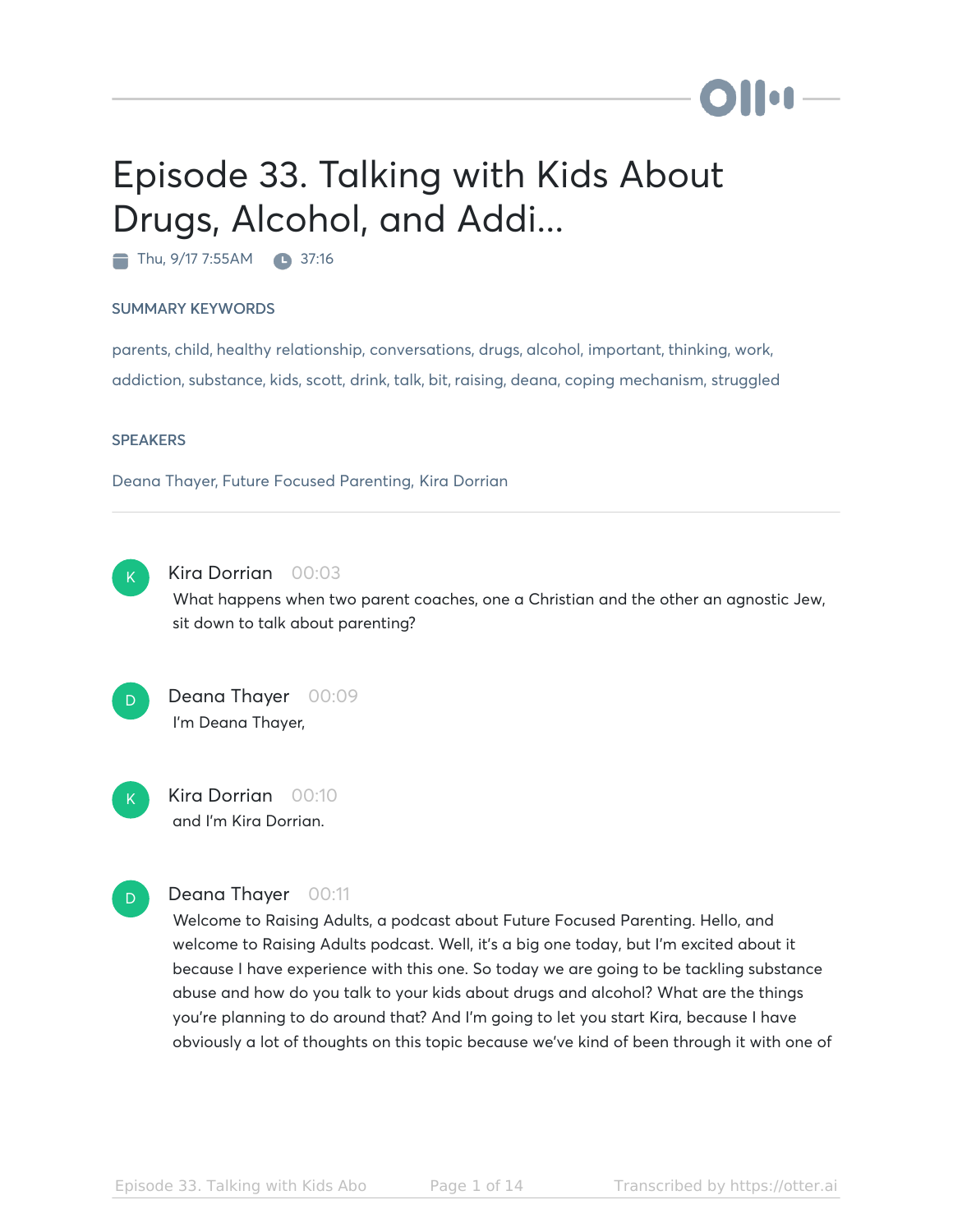our children. So I will at least share my why. My why is I had parents who participated in some, like they drank around us and whatever and it wasn't the end of the world, but it made me not want to do that as an adult. And then also now having a child who's been through it. It's really important to me to get this, right, because it's pretty prevalent in our society. And there's so many areas where children get exposed to things younger and younger. And we talk a lot on this podcast about thinking ahead and being proactive rather than reactive and all of those things. And so I think those, all those, all those principles apply, but you as parents out there have to think about how are you going to handle this if it hasn't come for you yet? And then if it has, is there any course corrections maybe you could be making. And so I have to be honest that my why wasn't oh, lay, the foundations weren't laid super long ago, some of it has been on the fly. And we've talked about that. I mean, sometimes parenting happens because something, you get thrown a curveball. I was very much prepared for this conversation. Because I knew I had strong feelings about it. Having seen it growing up, I didn't want anything to do with it. And I knew what I was going to say and I had all my best laid plans and that doesn't always work out. So I just want to at least say for me, my why is coming primarily from experience. And so that's important to note and then I'll let you just start and I can share in a little bit.

#### Kira Dorrian 02:11

 $\mathsf{K}_{\scriptscriptstyle{+}}$ 

Yeah, I think my why is probably the same as most parents' why. No one wants their kids addicted to anything, right? We want our kids to be healthy and functional and have great coping mechanisms. And but I think that and I know, because this is one of the times where we really did discuss this episode before we launched into it. And we usually don't do that everyone, we usually just say, hey, we're gonna talk about this... and then record. And this was one where we had a really good discussion, and I think that for me, my my, why was that I want them to have a healthy relationship with anything that they engage with that, that I'm trying to think how to even say this because to me, let me just launch into the how. So I said to Deana before we hit record that I think this is a little bit like when my husband found out we were having twins. He's a twin. So he was like, oh, it'll be fine. I'm a twin. And I was like, yeah, I don't think being a twin and raising twins are the same thing, not quite. And I think this topic is kind of like that I was raised by parents who had a really healthy relationship with alcohol. And who had dabbled in drugs when they were young. And were comfortable with me dabbling in drugs when I was young, but also set up really smart parameters around that and really just encouraged me to have a healthy relationship with anything that you do sometimes. And I think it was always presented like there's a big difference between I sometimes go skydiving and I have to go skydiving every single day. And so, but I say all of that because my kids are seven. So I can have all the philosophies in the world about this topic, and I'm certainly happy to share what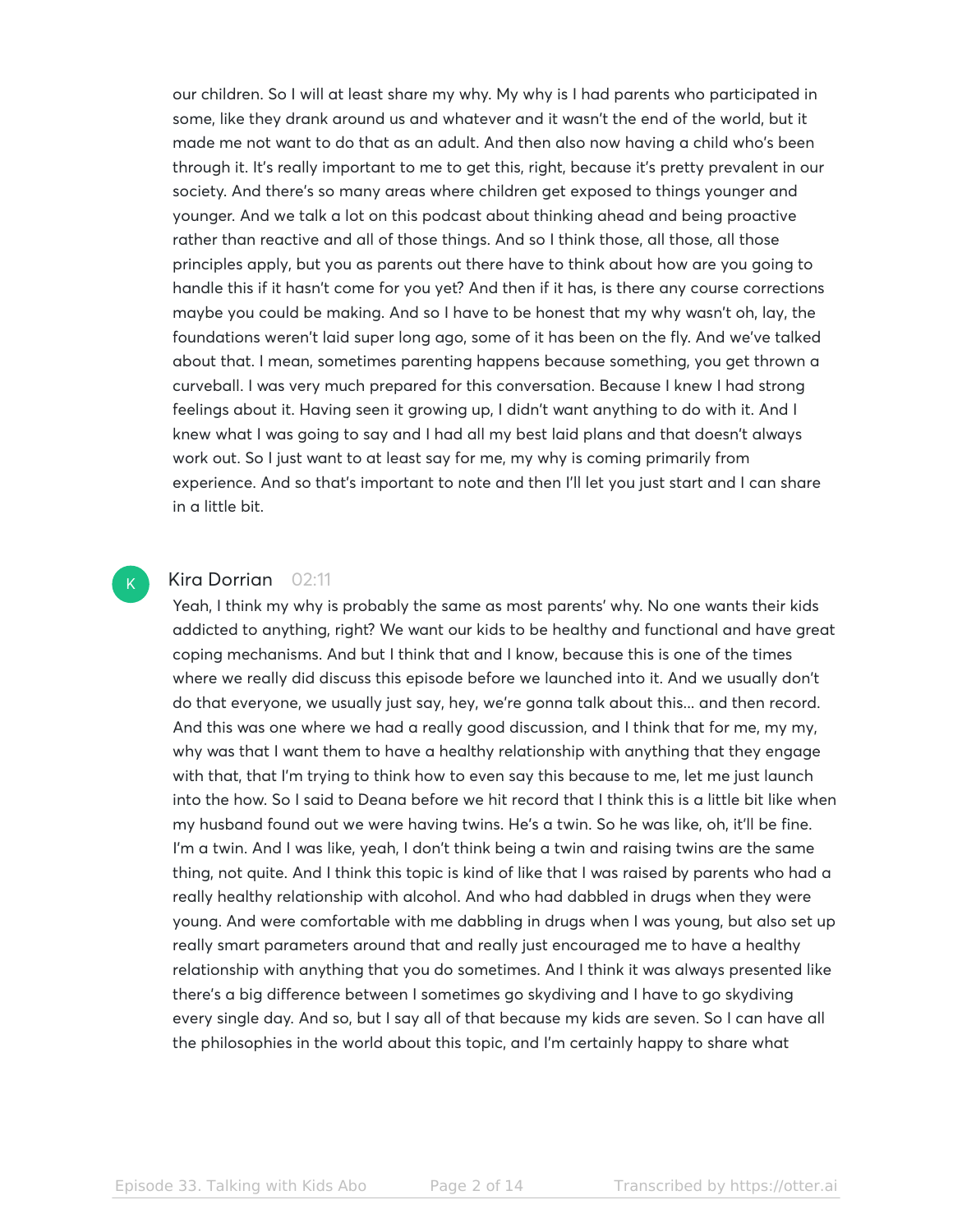worked for me as a child. But I haven't had a teenager yet, I haven't had a young adult yet. And so I don't know how this is gonna play out. And I just want to be really sensitive to the fact that Deana has seen this play out. And so again, like being a twin and raising twins are not the same thing. So I'll just share a little bit about what I experienced growing up and some of the conversations Dave and I are having because we're actually really not on the same page about this yet, and it is requiring more and more conversations. So my parents, I think I've said this before, like they were pretty, not hippies, but they were, they were forward thinking for their time. And they really, I think, had this philosophy, which we've talked about, of the boundary's here, and everything within it is free range. And there was also this real level of trust that they put in me, it was assumed that I was going to make the right choice. And only when I didn't, which was rare, did that have a fallout? And I think there was also this underlying current, they never said it, of if you mess up around this topic, even once, it's all over. Like it all goes away. We are giving you some space around this because we believe that you deserve it. But if you show us even once that you don't, it's over. And so I felt a responsibility to live up to that, right? Like, my parents were pretty cool compared to most other parents. And I did not want to ruin that or disappoint them. So I think that helped a lot in what they did, saying that they were very open. And they didn't drink. Neither of them are big drinkers. And I'm actually not a big drinker as a result of that, I think because it just wasn't modeled. Whereas Dave, my husband is English, so he likes his beer. So the modeling in our home already is a little bit different.

Deana Thayer 05:42 Between the two of you.  $\overline{D}$ 

#### Kira Dorrian 05:43

 $\mathsf{K}_{\scriptscriptstyle{+}}$ 

Right. Totally, because they hardly ever see mommy drink. And daddy pretty much has a beer every day, you know. So there's a little bit of that, that's different. But when it came to drugs, their attitude was I'd rather I believe that you're going to do it because we did it, we cannot expect you to do anything differently than we did. And we would rather you do it with us where we know that you're safe than not with us where we don't know what's happening. And so the way that fell out, was when I was 14, I told my mom I was kind of getting curious about marijuana and what that was like. And she said, well, if you're going to do it, I'd rather you do it with me. And we had, she had a friend who smoked marijuana. And so she called her friend and got a joint and we smoked a joint together. And that was my first exposure to drugs was with my mom. She doesn't, she didn't I mean, she's not here anymore, but she didn't smoke pot outside of that situation. She had when she was younger, but she saw it as an opportunity to be with me in case something went wrong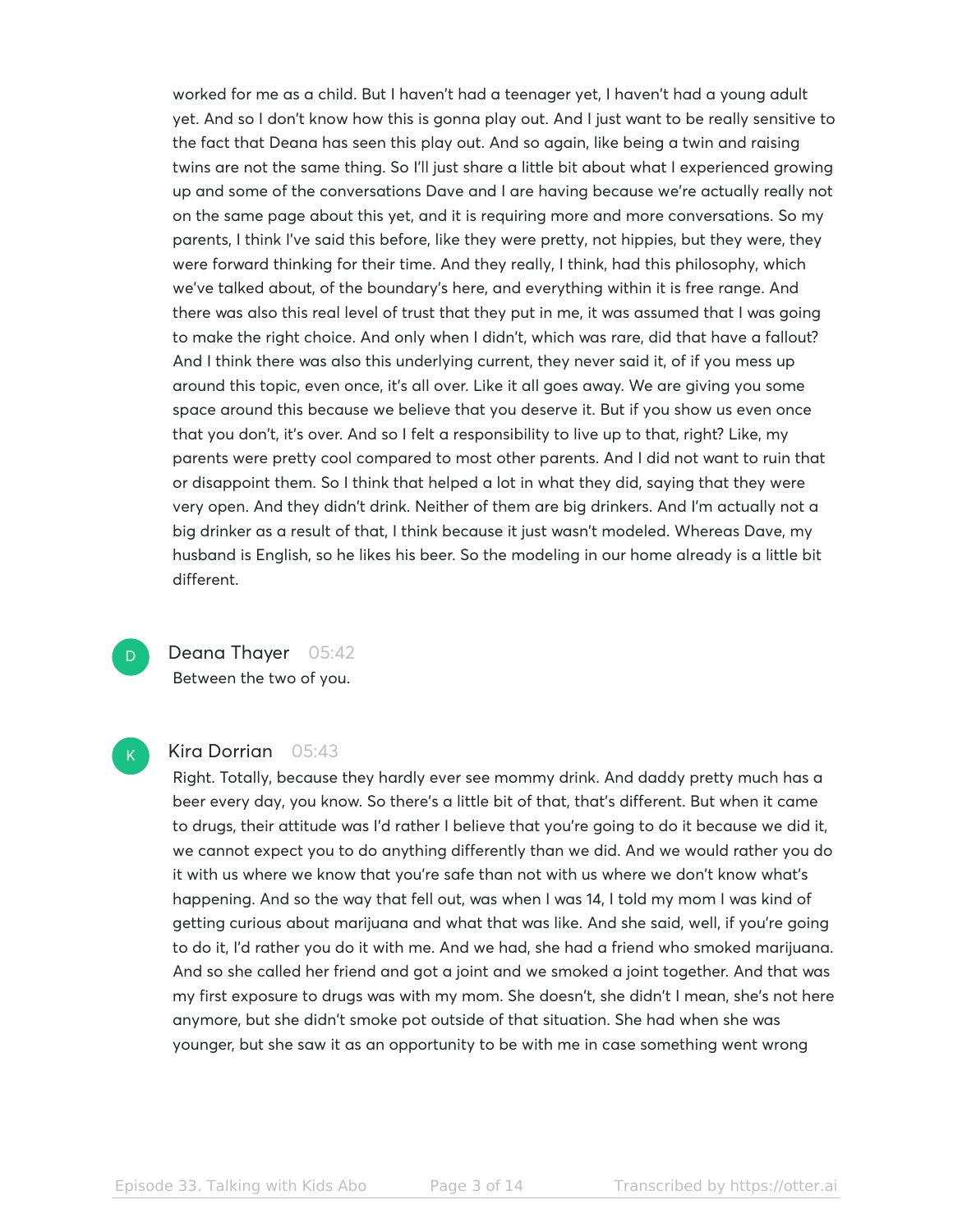and to work with me and talk me through it. And so, it was something that you know, through high school, I occasionally had a joint. I occasionally went to a party and drank. They also said and I loved this, they said if you ever are drunk at a party, you have to call us, we will not, you will not get in trouble. You will only get in trouble if you don't call. And I think that's what I liked most about what they did. There were no illusions of like, and this is I'm trying to think how to put this. But, you know, I think I like the idea that parents should not expect their children to behave any differently than they did. Saying that, everybody is different in terms of what they've done. So for someone like you who saw anything related to substance and went no, thank you. It's perfectly reasonable for you to expect that your kids are going to do that. You can't set an expectation for them to do differently than you. But for me, as someone who has done drugs in the past, I can't be like, you're never doing drugs, because who am I to say that, right? So I think that helped a lot. There was a little bit of like, you know, we're not idiots. We know this stuff happens and the message was over and over and over again, we just want to know and be involved so that we can keep you safe. They also had a lot of conversation about the difference between a natural drug and a chemical drug. And, you know, it's different now even than when they were because natural drugs even are laced with all sorts of stuff. But you know, they kept saying things like, it's the chemical stuff that is the scariest and the most dangerous and the most addictive. So please don't ever touch that. And I got that feeling from them of like, there's this kind and this kind and we don't even talk about that kind. That's a no, no go. And I remember one time when I was in my 20s. I mentioned to my father that a friend of mine was doing E regularly and I was thinking about trying it. And he was so cool. I don't know how he did this. I think you've talked about the like, stunned on the inside, Oscar performance on the outside. And he just said, well, you know, he kind of normalized it. He was like, I can see why you're thinking about doing that. He said, I just want you to think about something. You know, some people have like a, such a strong reaction to E that they die, right. It's one of those, it's rare, but it happens. And he said I just think it would be such a waste if you were one of those people. And then he left it. He left it with me. And I can't I can't even imagine how he did that. Right? Like, you're sitting there and you're like, Okay, so I'm just gonna share my thoughts with you. But he was freaking out on the inside, possibly, because he didn't, because he sent the message of, I want you to think about this, but I trust you, that over and over, we trust you. We trust you. We trust you. I never tried it. And I really think that's a testament to their parenting. So, like I said, I don't know how this is gonna fall out with my two. Interestingly, Dave is far less concerned about alcohol because he drinks and totally disagrees with me about drugs. He's like, they'll never do drugs. I was like, okay, well, I disagree. And I don't actually have a problem with it. If it's a reasonable, it's not something that's happening every day. It's a sometimes thing. I don't have a problem with that. And so he and I are constantly you know, having to look at this because it's not that far away, probably, unfortunately, even though they're seven. So all that is to say that, you know, the way that my parents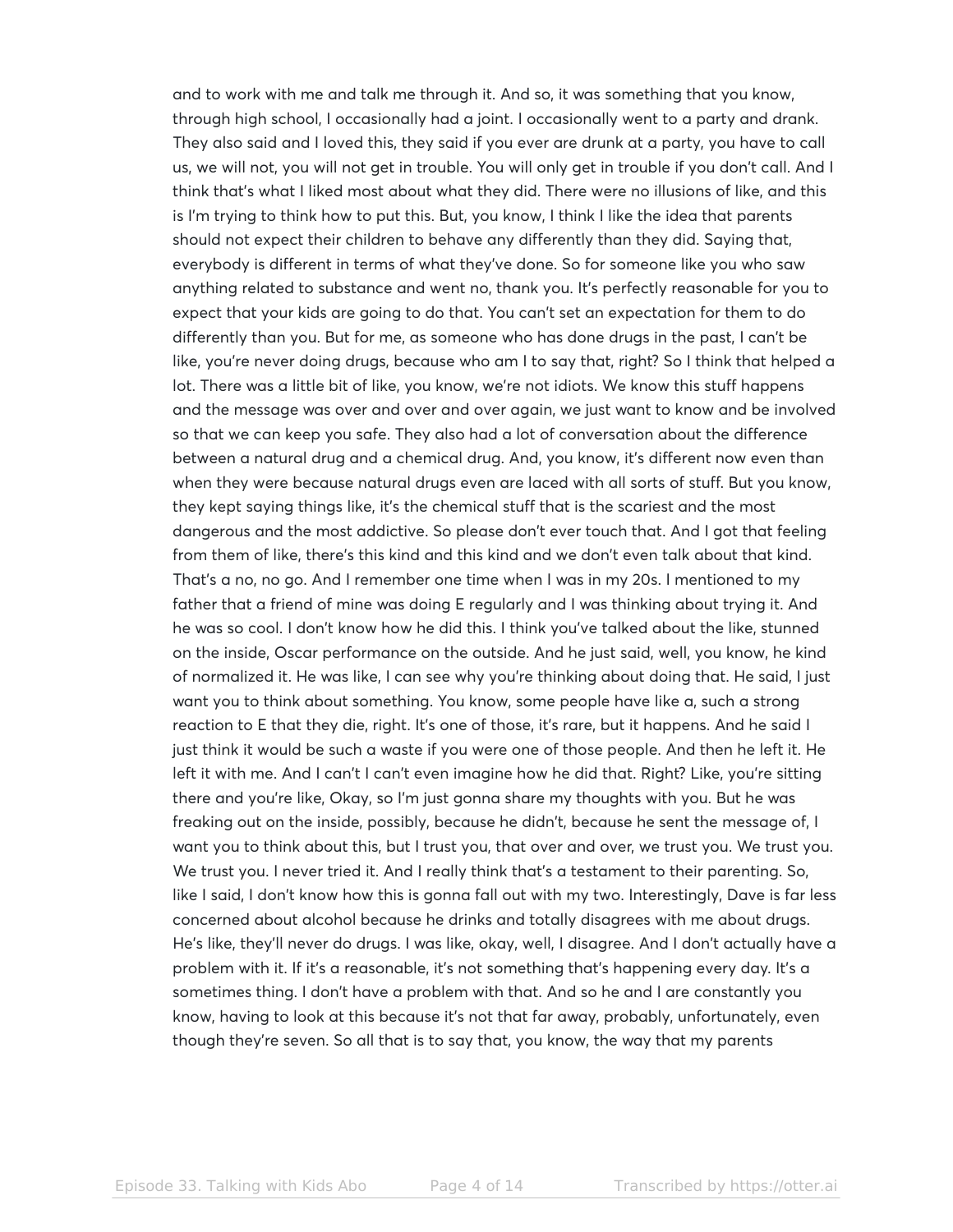handled it worked really, really well for me. And the other smart thing they did, and I think it again, it comes down to what works for your family based on your expectations, your own experience, etc., and your kid, you've got to know your kid, for sure. But one of the things I think they did well, considering that they weren't a no substance family, was the parties were at our house. And that's a huge risk that they took, I think letting the parties be at our house. But their attitude was we want to know you're safe. So we're going to have it here. And we're going to take keys, and we're going to, and they just were able to put some really smart, I think their attitude was it's going to happen, whether we know about it or not. We'd rather know about it, take keys and keep everyone safe. And so I think that worked really well for them and for me. Now if I was a different kid, who knows. So again, I come back to I haven't raised my kids through this yet. So I can only speak to what worked for me, and what I would hope to emulate for them. Does that make sense?

#### Deana Thayer 11:09

D

It does. And I think it's really key that you said that piece about knowing your own child. Because some respond really well to hearing I trust you, I'm pretty confident you're going to do the right thing. So I only need to put up these few little fences here and there. And, and I and then there's other I think, children and teens who take that as kind of this license to almost do whatever and it can go sideways. So it's a lot about knowing your child and a lot about talking about this ahead of time. So especially because you guys aren't exactly identical yet. It's good that you and Dave are talking about it. And we, this is, this is exactly what we chat about all the time. Because it's way better to have your approach ready to go than to have to be on your heels and going oh, now what? And I speak from experience. So we'll see, see what today is like, I don't know, it might be really emotional for me, I might get through it just fine. We'll see. But it is important to me that I just give a little disclaimer to say I have, I have spoken with all the people that I need to to have permission to talk about this. But I'm going to be very careful. And secondly, I'm primarily going to be talking about my experience as a family member of an addict and how that impacted me because that is my story to tell and I'm allowed to share it, but I want to be really considerate that other people's stories are theirs. So just wanted to get that out of the way. I've talked to, talked to everyone in advance. So the, the how in our family was a little bit created as we went. And that's not ideal. I want to be really forthright about that. But as our listeners know, we have children who at least at some point in their lives, were not with us 100% of the time, so they're going back and forth. And sometimes an issue will crop up while they're with you that wasn't even a thing last time they were with, with you. So that's been, that's been what it is. It's unfortunate, but it is what it is. So in our family, we did have a child who ended up dealing with an addiction issue. And we're actually kind of still working it out with, still happening. So it's not easy. I just want to share today kind of what that was like for me, because I think parents need to hear, hey, this is going to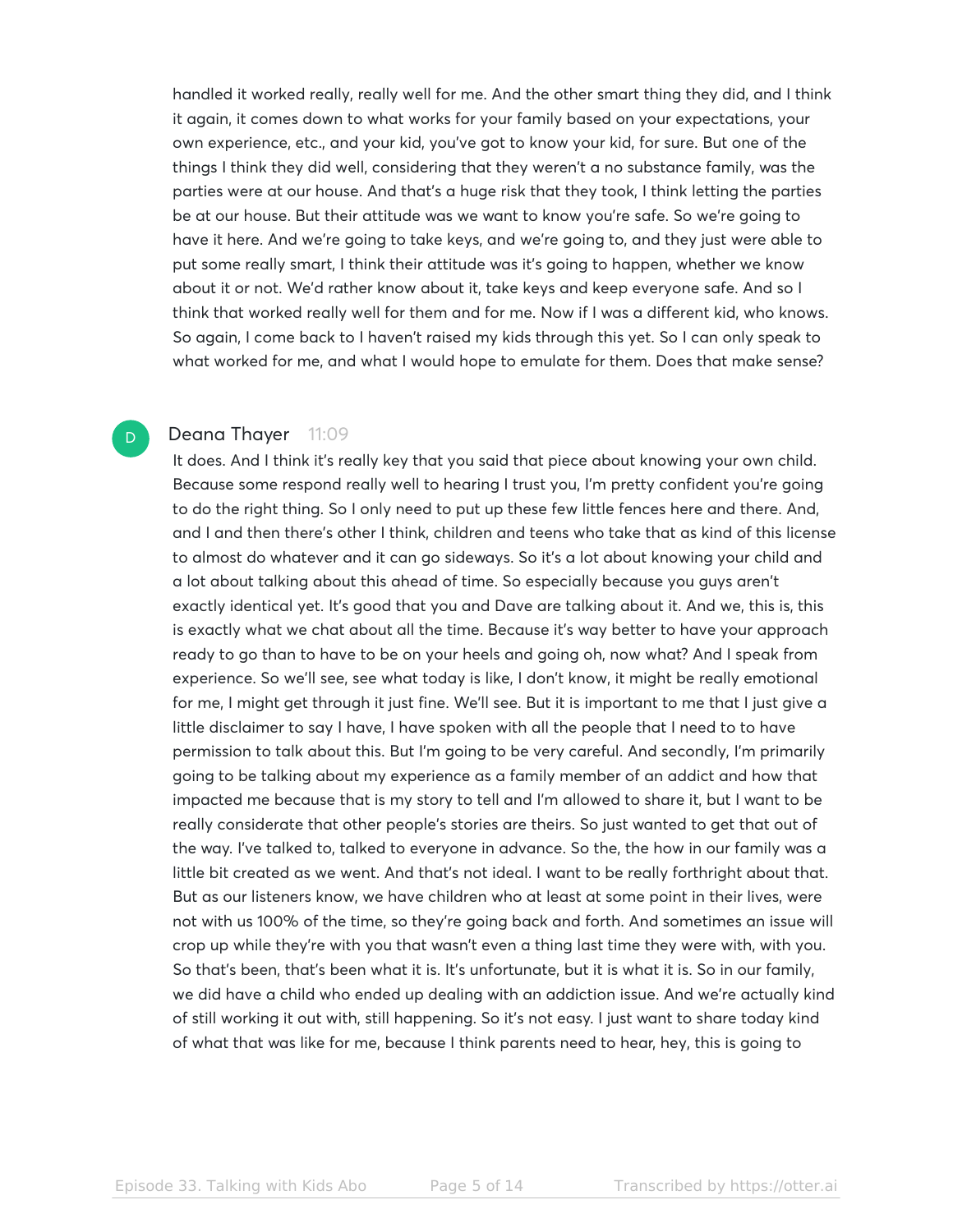impact you. If you get too much of the attitude of, well, it's going to be fine. It'll all work out in the end, and think that there isn't a ripple effect onto you as a parent, that's... I would really caution against that because it affects the whole family. If you have more than one child, it definitely will affect siblings. So I want to make sure to share about that. And then the other thing is just being really real about what we maybe wish we would have done differently. And I've actually asked Scott too, and so I would love to share some of that. So for us about a year ago is when we found out that we had a child who was struggling with some of this and we took very swift action. It was literally within 24 hours, we had this child in treatment, and I'm talking inpatient, sleeping there. So it was not a joke to us. We weren't just going to go find a meeting, or start with this really soft entry. We wanted to hopefully just nip it in the bud. And I think something for me, as a mom, my thinking was, this is about saving a life. Because when these things go too far down the trail, literally people die. And that is not overstating it. So to me, when the internal mama bear comes out, it's this is life or death. So who cares how much it costs, who cares, you know, how it disrupts our life. This is what you have to do to save your person. So that's, that's an important thing to note, you might have to take time off work, you'll be, your schedule's gonna look wonky. I mean, we were at the treatment facility several times a week and nights, weekends, whatever, because you just go when you can and when the visiting hours are there, you're going to be there. That's it. I wanted to be there every time that I could. And super kudos to my husband, because he was there so much. And I just, I love that. I think sometimes it's easy to think that moms are kind of this primary....and I think we even still do that here in 2019. So I love that there was also this awesome dad figure in the mix. I thought that was great. So we went right to inpatient. That was just our personal choice. I would say, I'm not someone who can give legal advice or whatever, but if your insurance will help, do that. I mean, it's much better for them to just get immediately surrounded by people who can help them and I think that was really positive to not have it be just a couple hours and the rest of the time, you're still in your same environment. To actually remove you from your environment and get that support I thought was really great. But it was not easy. It was a very strange, a very strange month because we also were missing a person at our house. And that was, that was not easy. We both had to miss some work for the process of admission and all of that and so there's a lot of logistics but I, just for our purposes, it was what needed to be done because there were some... it wasn't just something small we had to kind of take it seriously. There was some other things going on. And I also will say that I think there can be, something I've heard a lot now that I'm kind of walking this a little bit, is things like well, it's just weed or just... I'm, I get feisty about that at this point like spicy meatball. There's no just fill in the blank substance, because for any number of people that might be their particular gateway to a lot of other things, and a lot of the things I think we would think maybe are mild, such as I think some people do this with alcohol. And I think it's pretty common with marijuana especially, we're here in Washington where it's legal for over 21. And so I think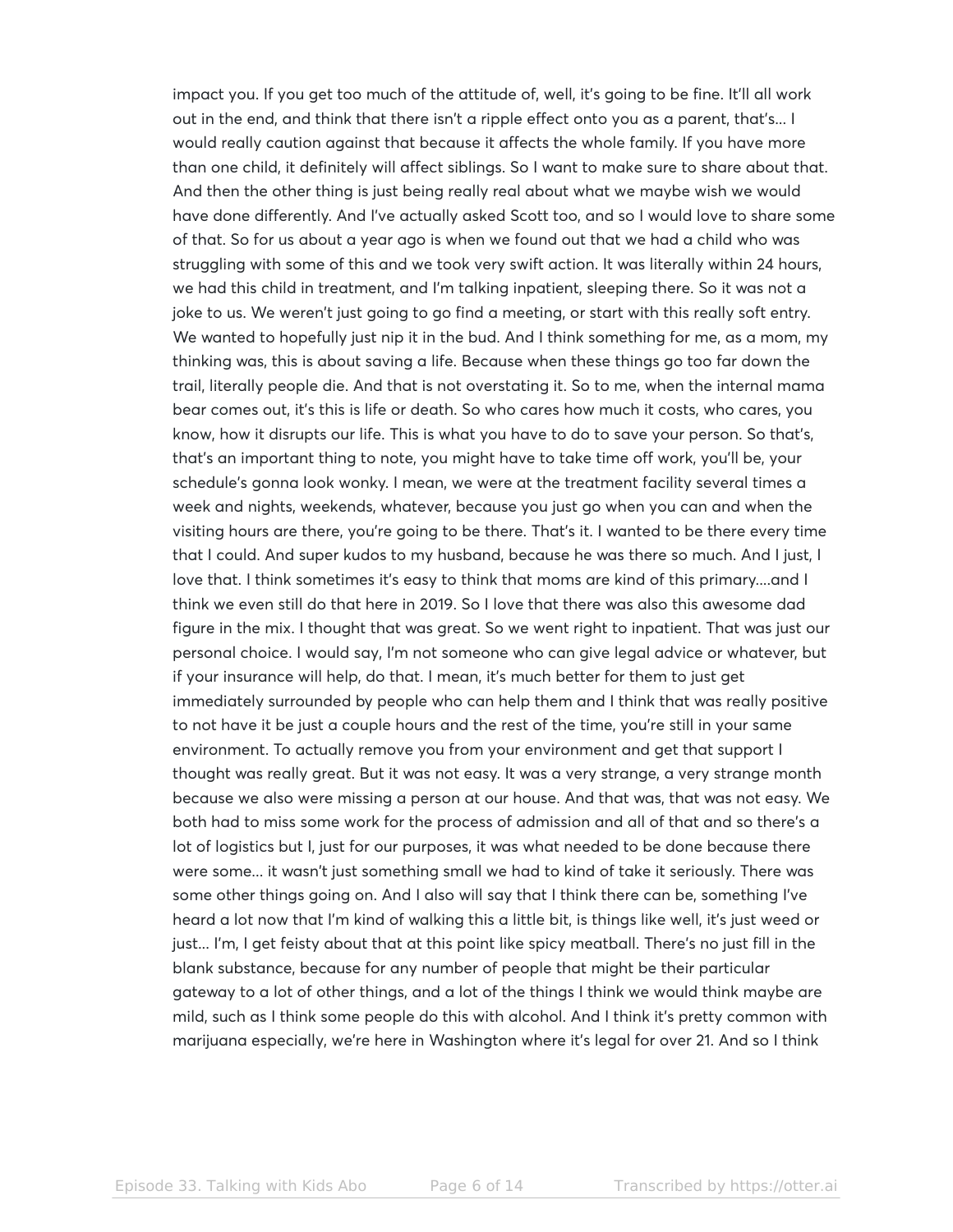there can be this idea that we just kind of dull the senses to it, it's just fine. It's no big deal. But for a developing mind, that's very different. And again, I'm not a doctor, this is me being real about things I learned going through it with a child. But especially for the developing brain. There's no such thing as just pot, just alcohol, just fill in the blank. Those things change the brain chemistry, and frankly, it's not overstating it to say that person's really never quite the same.

#### Kira Dorrian 17:50

K

You're talking about if it's really regular use though, right? Because I, it just, it's so tricky, because I think there are going to be parents that this, they smoke pot themselves or, you know, they drink themselves. And to my mind, it's, it's that same idea of alcohol. Alcohol is a great example. It's legal, some people can have a really healthy relationship with it. You know, I have a glass of wine like once a month, and I'm totally fine, but some people can't. And so that's true. I sort of want to make sure that we're at least discussing that but like, I don't know that. I don't know that everyone would feel like that's the same. Does that make sense? But I think what you're saying and I would totally agree is that if you've got a child that's smoking pot every day, well, that's like a child drinking alcohol every day. And even though the alcohol and in our state, the weed is legal and supposed to be like a sometimes thing, that if it becomes an everyday thing, now we've moved a perfectly, quote unquote safe substance into an absolutely not safe category.

## Deana Thayer 18:55

Yeah, I would totally agree. I think when I'm saying we can't say just fill in the blank, it's for someone who's now grown to kind of depend on that, or they need it all the time, oh, I almost need it to function. I feel really rotten without it, then we don't get to say just whatever. Yeah, someone who has a glass of wine with dinner. I don't, I don't even have an issue with that, even after having gone through this because I really recognize that people can have a healthy relationship with alcohol and, and maybe even with, with other drugs. But I don't, I don't think we get to say just whatever when it's become to that level, because it really changes things and those growing brains, they're changing and developing all the time until you're adults. So yes, that's an important distinction to make. And I think it's just an easy kind of excuse people fall on, you know, oh, yeah, I'm doing it all the time. But it's just whatever.

# $\mathsf{K}_{\scriptscriptstyle{+}}$

D

### Kira Dorrian 19:42

Yeah, yeah. Yeah, absolutely. Absolutely.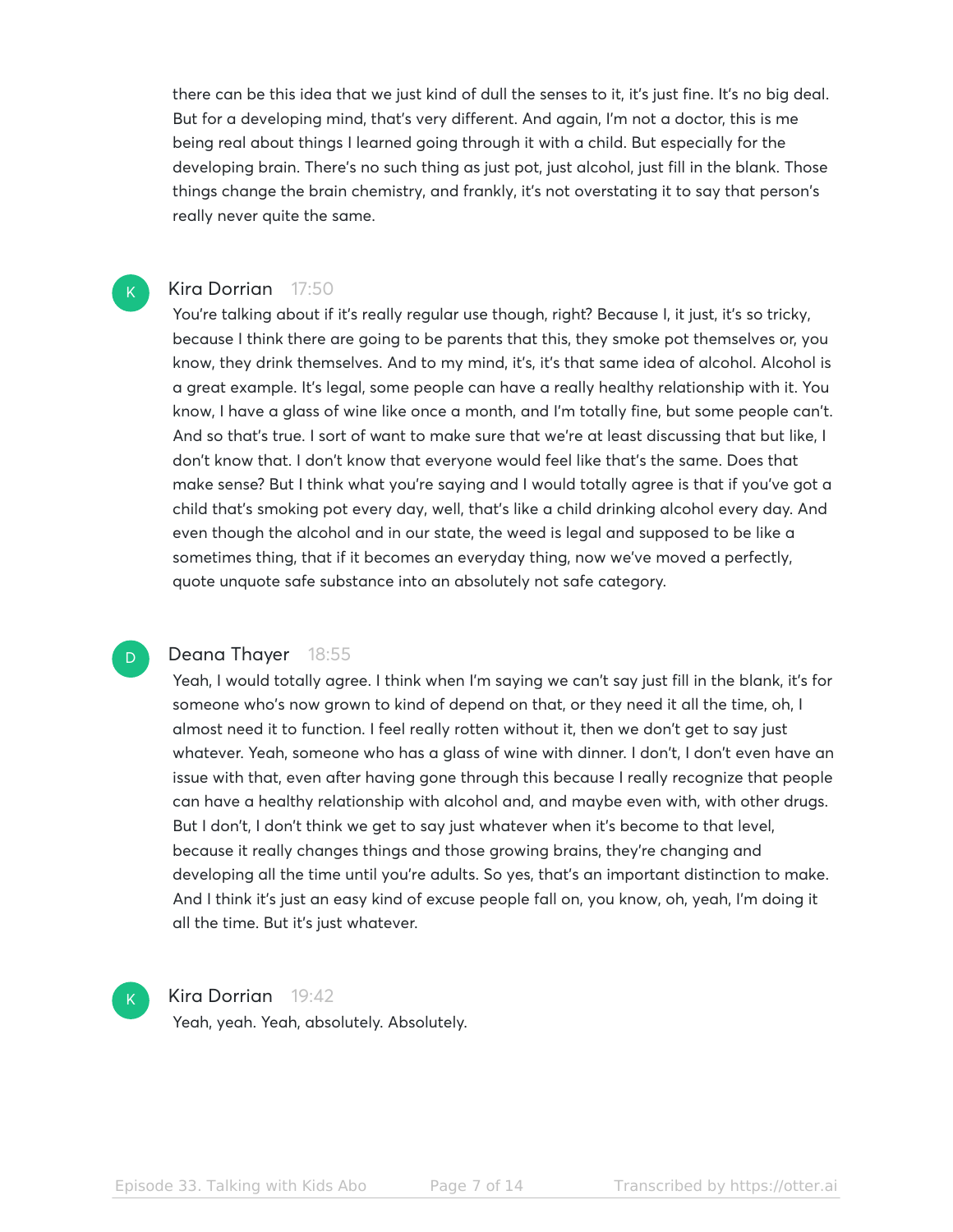#### Deana Thayer 19:46

D

Yeah. So that that was what we did initially, and I'm not sorry about it. I don't make apologies for it. I think it was, it was great. And it was right. Some of the things I think now that we look back that we wish had been different and we would have probably even done different, I think is asked a lot more questions and probably sooner and I'm speaking for myself here, I tend to be between Scott and I, the more suspicious parent. And so I'm already kind of like, I just don't know if I believe that and I, I'm gonna be honest, I kind of secretly love that about myself because very few things get by me. And I love when I hear about your parents and that they were, you know, basically sending the message, we trust you, you're going to do the right thing. And I will, I work to get there. So basically, the way I have parented is you show me over time that I can trust you and then you get to have that. I'm gonna, I'm gonna actually I probably almost too much and I'll admit this about myself, that I probably err too much on that I'm gonna assume you're not gonna do the right thing. And then when you prove me wrong, I'm gonna be thrilled and it's, you're gonna earn some more privileges around that. So literally just this week, I was able to do that for one of our children, who just has demonstrated consistent time and again, responsibility. And we've had a policy of nobody of the opposite gender comes over if we're not home. And Scott and I were out, and my daughter asked to have a friend over from school who was a boy and my first response was no, no, no, we're not here. Absolutely not. And then I had to remember what you just said here is look at the child. And I thought, based on what she's shown me, I don't, I can do something different here. And so I said, actually, I want to really reward your responsibility in this area. So while I'm gonna say stay out of your bedroom, you can have your friend over. And so I think it's okay to treat things case by case and child by child. And the same for me is true here. And so even though I err on the side of being more suspicious, I wish I'd even gone maybe a little more there and just asked more questions and been really curious, or if I didn't feel comfortable, making sure that I was talking to Scott a lot, asking him a lot of questions and, what do you think about what we're seeing? Because we want to look at our children and notice patterns that we're seeing, and then talk about what do we do? And I think that's, I don't know, maybe, maybe every parent has some area where they kind of look back and go, I could have done a little better there. But that, that certainly was one for me. I could have just had more questions. And even I think the message that questions send is not always accusatory, it's I want to invest in you. I'm interested in what's going on.

Kira Dorrian 22:28 I want to understand.

 $\mathsf{K}_{\scriptscriptstyle{+}}$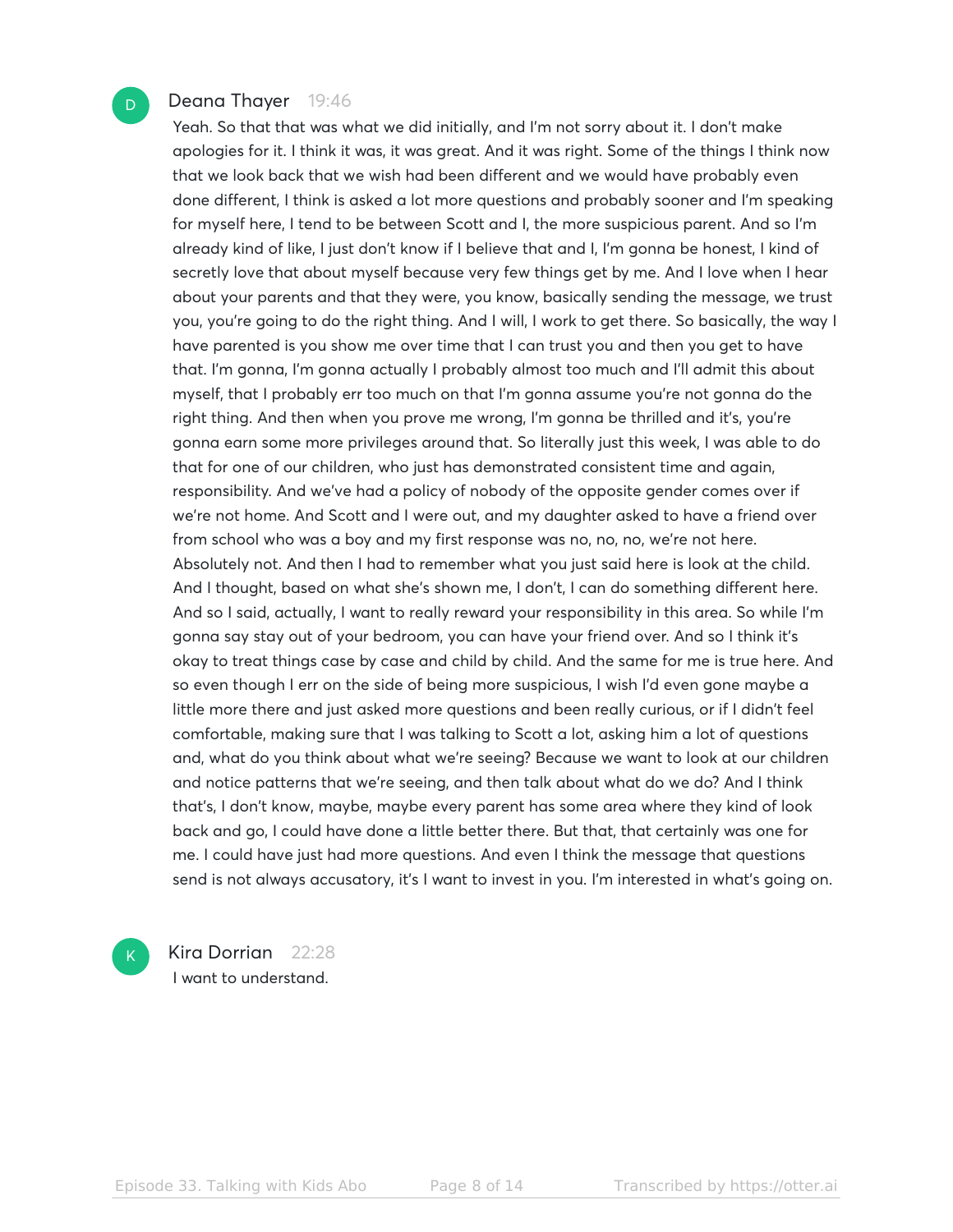#### Deana Thayer 22:29

Yeah. So that's, that's something for me. And, and then for Scott, because I mentioned I would, I asked him too, and so I suppose for him this will out a little bit, but not anything, any bad way. But he really wishes that he had kind of fought harder to have his children with us full time. And so I think that's going to be just an unfortunate regret for him. We now have two of them full time, but I think he's looking back and saying you know, if there'd been a little bit earlier intervention or they'd had the stability of being in our home 100% of the time a little bit before this, we don't know, would it have even been different? But it's, it's hard that he has that, well, what if? That wondering. And so he was really honest with me when I chatted with him about this episode that yeah, I would say that something I just kind of wish I had gone to bat a little bit more and a little bit sooner, to just have that influence and that access all the time, not just every other weekend or what have you. So I mean, woulda, coulda, shoulda, this is real life. But here's what I'll say. Now, because I've now had some experience with this. We have some younger ones. And it's, if this is going to maybe sound crazy, but I want to just say to anyone who's going through this, if you have siblings, there is a silver lining to them watching and seeing what's going on because they see that it's not cute. It's not cool. It's not pretty when it gets to this level. It's not fun. It's not even fun. The person doesn't feel good when they're going through withdrawal. It can be kind of scary. I know that for us as parents, it was really hard. Our particular child was the youngest person at this treatment facility. And I know I was thinking, well, are they scared? Are they feeling alone? Like that was just really hard. Are they feeling lonely? We couldn't be there. And that's important that they're removed and that they're not with you. But it's just hard. But I will say for the other children in the home to see the side of it that isn't so cool, because I think that's the thing that happens even as early as Middle School, sometimes late elementary, is the first time drugs or alcohol, whatever it is, are presented, it's kind of because it's presented in this way that this is cool. This is maybe what popular people are doing. Or maybe there's almost this allure, because it's kind of secretive or we can hide and do it and it's fun and it makes you feel good. And I think, for me, that removing that veil and seeing the parts that weren't cool and weren't fun, as sad as that is, I think that was positive if I can say that. Does that make sense?

# Kira Dorrian 25:03

 $\mathsf{K}_{\scriptscriptstyle{+}}$ 

Oh, absolutely. And I think it's really important that if you're a parent who's maybe more aligned with my view of, you know, I fully expect that my children are going to do drugs at some point, I hope that it's marijuana, and then I can keep a good tab on it and that it can be in a healthy relationship that those conversations about, here's what it can look like, if this gets out of hand. You have to be having those too. It's not just like, oh, I'm not going to worry until there's a problem. Even at seven we have already had conversations about

Episode 33. Talking with Kids Abo Page 9 of 14 Transcribed by https://otter.ai

D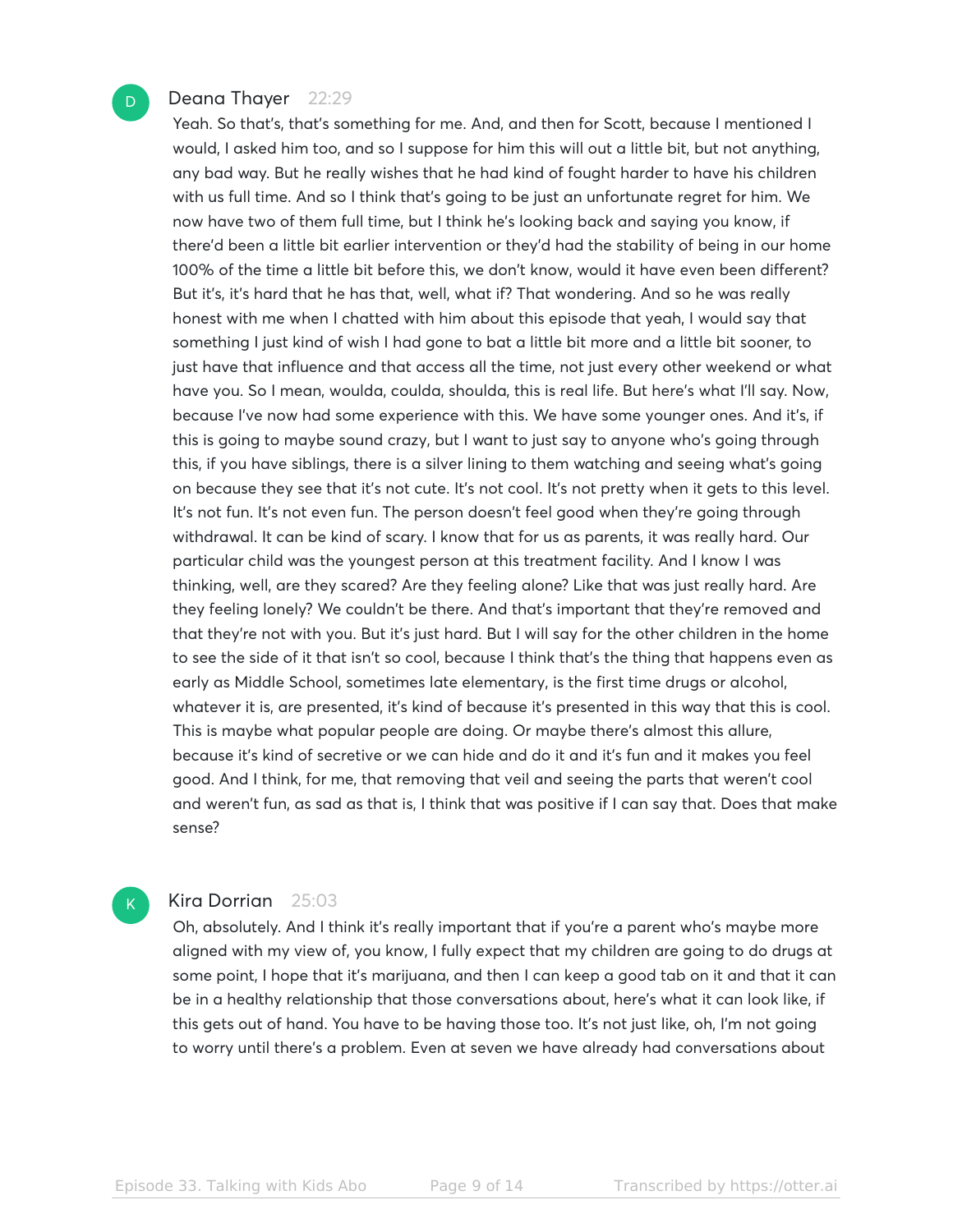what is the difference between a chemical drug and a natural drug? What are the fallouts of getting addicted to drugs? What does that look like? What does that mean? We've already had those conversations and I want to be clear, Dave and I, Dave and I do not do drugs. I mean I did in the past, nothing major. And never in an, in a everyday way. It was always just a nice to have, but we don't anymore. And but I know there are families where the parents here in Washington, it's legal. So the parents smoke pot, the kids see it. I personally don't have an issue with that. But I think that those conversations have to come with it. Mommy and Daddy have a healthy relationship with this. It's a sometimes thing. This is what happens when it turns away from sometimes and into addiction. Just like I would assume and I would hope that families are having this conversation around alcohol. You need to be having the same conversations around drugs.

#### Deana Thayer 26:30

D

K

I know we're getting to the end here. But I just want to make sure I also talk about the vocabulary of that. Something I've talked to Scott about and he's really receptive. So again, just, he gets major shout outs, but he also is different than me, I don't touch anything. And he likes to drink like, he likes his whiskey or whatever. And I was noticing there was a season there where if he had a really hard day or the kids were being frustrating or we were refereeing a bunch of teenage fights which are just, just like bigger toddler fights, they're no fun. It's like, okay, great. It's just toddlers who can shave, you're still refereeing. He would say, I need a drink. So we had some long talks about the message that sends that now you're saying you need a substance to cope with your life. And wow, you guys, that's something to be very careful of.

# Kira Dorrian 27:21

Well, and I think it really comes back to and again, I'm almost hesitant to say this, because of the whole being a twin and raising twins are not the same. But I think it also comes back to where mental health is so important, because if you are arming your children with good positive coping mechanisms, they are less likely to reach for drugs and alcohol as a coping mechanism versus a fun thing to do. Does that make sense? And so, again, I don't, I won't know until my kids are grown, whether that theory pans out but I like to hold on to that idea that as a parent, if you're employing, here's a positive coping mechanism. Let's go for a ride. Let's sing some songs. Let's take some deep breaths, you know that they're going to be less likely. And I think we talked about this before we hit record, but I want to make sure we talk about it now. Also knowing your family history around addiction. So I want to be perfectly clear that my family does not have any addiction in its past, at least the past that we know about, and on either side. And so I think my parents felt because there is no history and they themselves had never struggled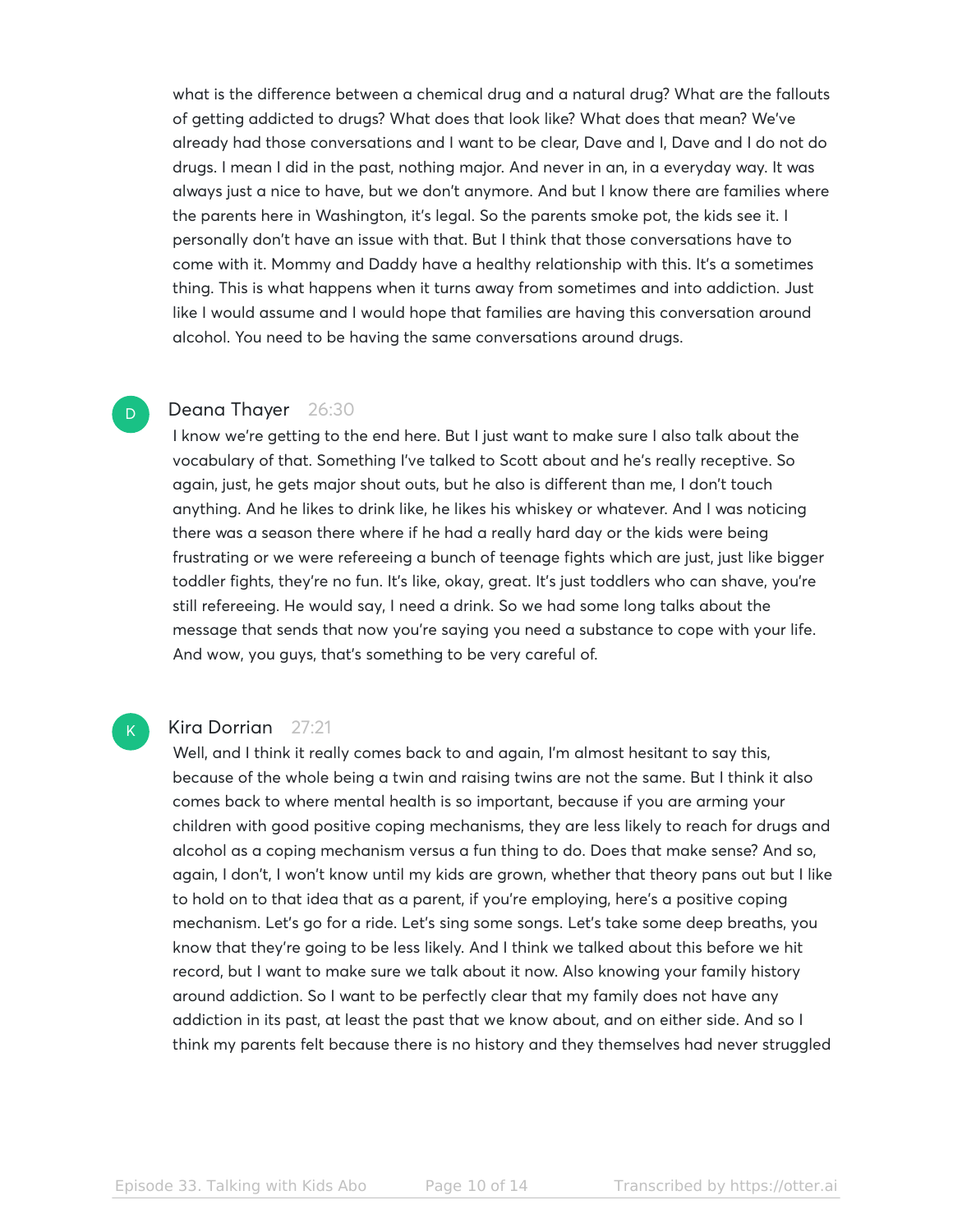with it. They did not, I think they would have parented very differently if there was a history of substance abuse, because there is this propensity for that to continue.

# Deana Thayer 28:36

D

Yes, thank you for bringing that up. And because I had forgotten, it's so easy to get in the weeds on this, it's still kind of fresh for me. And so it can go into the ditch of just my personal story, and I want to make sure it stays practical. So thank you for bringing it back to that because we were talking about this before we hit record about there is a physiological component to this. And so it's important to remember that while there are behaviors around it, and there are choices around it. And I don't want to entirely remove that personal responsibility piece, that would just not even be appropriate... that the brain of an addict is very different. And so what's going to happen to them, when they try a substance is different than someone who maybe doesn't come with that predisposition or a family history or that genetic component, what have you. There's many things and even now, people are still learning how this is all interconnected. But there is definitely a difference. We've even seen PET scans, the brains of addicts look different. And so the way they respond to chemical substances is not the same. And I think one thing that can come as an encouragement from that is if you're a parent who's dealt with this, or even if you just have a family member or something and most of us at least, maybe less than six degrees of separation know somebody who's had a struggle with this, is remembering it's not your fault. And I think particularly for parents, that's so key because it's way, way easy to go into the guilt. What could I have done? What did I not do that I should have done? You can just play that game all day long. And to remember that there's this other thing going on. There's some context here with even just how this child is wired that isn't about how you parented, you could have done something different all day long. And this could have still been the outcome. And it's just important to remember.

#### Kira Dorrian 30:14

Well, and I also think that if you are someone who personally has a history of addiction, or has family members, or it runs in the family, that it also changes the conversations you need to be having around this. So a similar example, my mom died from ovarian cancer and has this, you know, this mutated gene, the conversations I will have with Rhiannon about needing to stay on top of her female health are going to be totally different than probably the conversations you've had with Cienna based on our family history. She's going to have to be so much more on it. She's going to have to make some early decisions. And that's just because of our family history. So this is the same thing if you have this history, the way you talk about drugs and alcohol is going to be really important so that they understand this changes the conversations I have to have with you.

 $\mathsf{K}_{\scriptscriptstyle{+}}$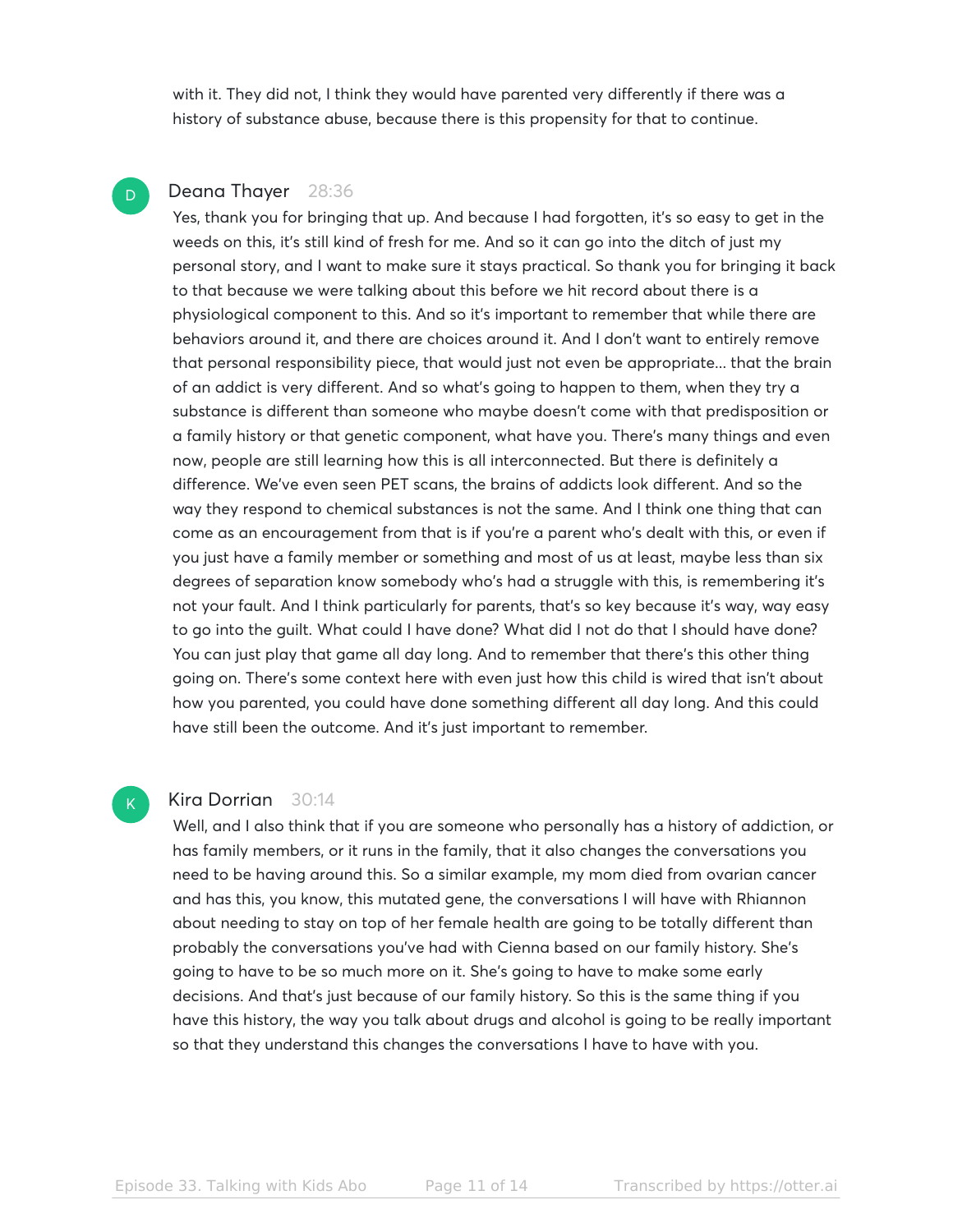## Deana Thayer 31:03

 $\overline{D}$ 

 $\mathsf{K}_{\scriptscriptstyle{+}}$ 

D

Oh, it absolutely does. And we've even done that with the siblings and said, you know, you need to know that because there's this in your family now it's probably not going to be a great idea for you either. And do at least take that into consideration. Of course, like you said, we're not with them 24/7, especially at these ages, they're going to be away from us. And they may make decisions that we aren't a fan of or that we don't approve of, or what have you. But for them to be armed with the knowledge of, hey, this exists, and it might affect what you think about as you encounter these things. So it's really important.

# Kira Dorrian 31:36

I have a funny story before we close. So we were talking about this the other day, and the kids and I were in the car, and he said to me, Mommy, how does marijuana make you feel? Like what does it feel like? And I said, well, it can feel a couple different ways. I said some, for some people, it helps them feel really, really, really relaxed. I said for some people, it makes them laugh, like they can't stop laughing. Everything's funny. And he said oh, well, I'll never need to try that because I already think everything's funny.

#### Deana Thayer 32:05

Awesome. Great. I love it. Oh, well, and that's actually a fair conversation because one of the things that I know that I've talked about even before I met Scott, with my two biological kids with Cienna and Marc was, if you are looking to this, it's worth asking, Why? Why are you thinking you need to do something to feel better? So we've been talking about that since they were small, and about being just excited enough about life and finding joy and the difference between happiness and joy, which I hope we get to talk about someday. But those are good things to talk about. So it's actually a great segue because instead of a quote, I just wanted to give a thought and it's kind of one more little practical piece to that as you're raising young adults, and even starting in early grade school, which is where you're at. And this is what we're all about at Raising Adults anyway, but is looking at, is our help actually help? Or has it moved over into enabling? And I know that for Scott and I, there are areas where we would have to say it leaked over into enabling. And that maybe we can step back in all areas of parenting, but certainly around substances and make sure that we're setting them up to have healthy relationships with these things if they're going to do it, but also to be armed with the information and that we don't end up inadvertently helping them along to become crippled by something like this and just letting it sit there. That's really key. And I think it's an easy thing to fortunately slip into even, even the most well meaning parents will sometimes find that some of the things they were doing might have been aiding and abetting the addiction. So that's a generic parenting question, though. It's not just about this topic. Think about

Episode 33. Talking with Kids Abo Page 12 of 14 Transcribed by https://otter.ai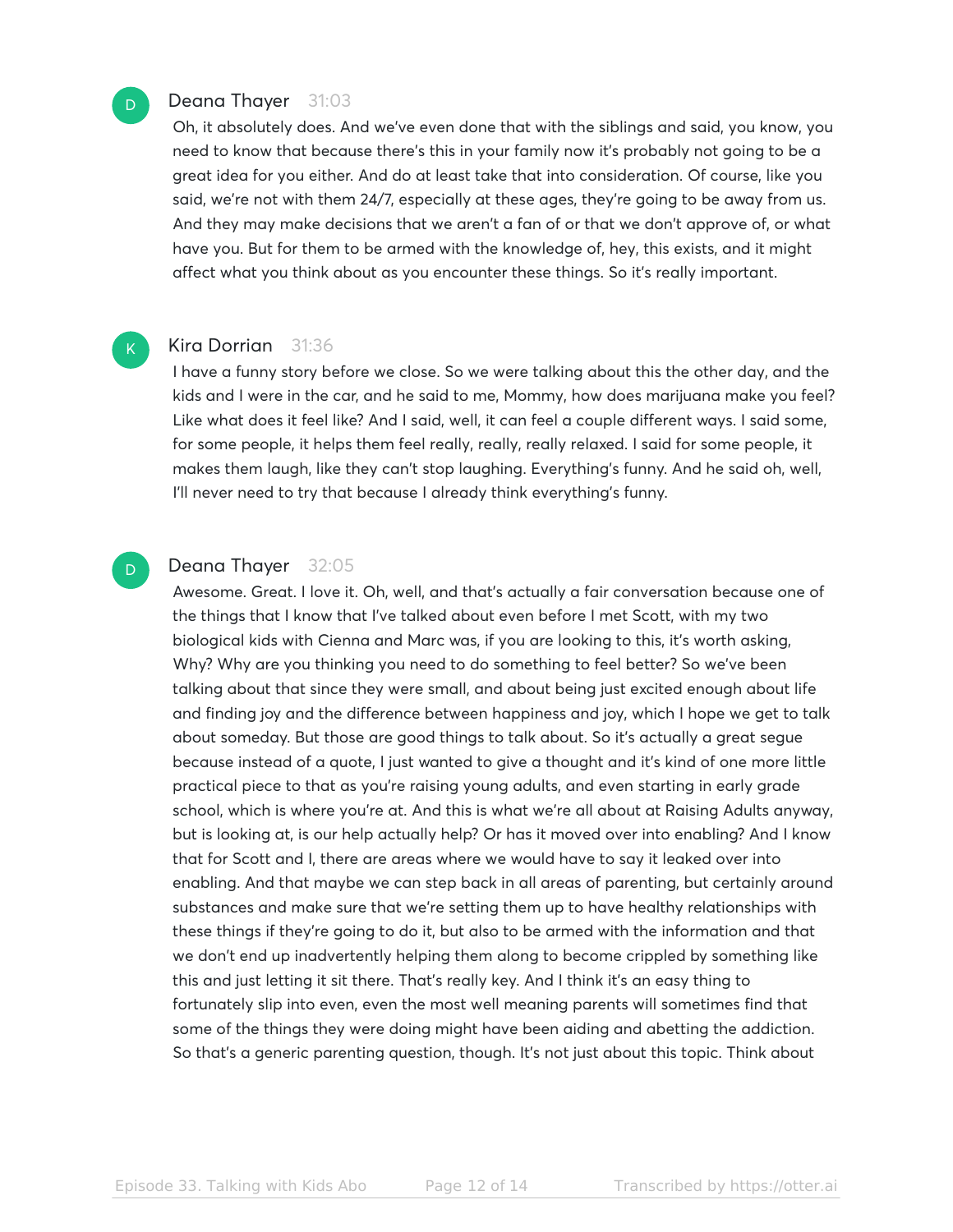that. Is your help actually helping? I think about it with something as simple as sometimes kids will forget their lunch. Are you the parent who drives home and brings it? Are you the parent who's like, well, you're going to be a little bit hungry today. But you know, they're not going to starve if they don't eat again until dinner, and they might even have a friend who offers them something. It's interesting, the way that our help is sometimes not helpful. I see you have comments.

#### Kira Dorrian 34:13

I do, because this actually happened with one of my children where they were forgetting their backpack every day. And so this was not just not every once in a while, you know, twice a week, and I was driving it to school. And so after the third time it happened, I said, I'm going to do this one more time. And after that, you're going to have to go to school without your backpack and the lunch is in the backpack. And it happened one more time. And then it happened again. And so I messaged the teacher and I explained this was the setup and I'm all about natural consequences. And so can you just be extra loving to this child today? Because they're probably going to have a hard time. And this child came home in tears. I was so embarrassed. I was so hungry. I said, I'm so sorry. That hurts my heart to know that you felt that way. But I told you, you have to be responsible for your things. It's not my job. And this child never did it again.



 $\mathsf{K}_{\scriptscriptstyle{+}}$ 

#### Deana Thayer 35:06

Isn't that fascinating? It's so true how that works. Marc once was when he was younger really struggled to get ready in time. And he had to go to school in his pajamas. And guess how many times that happened?

Kira Dorrian 35:20 Once.



 $K$ 

#### Deana Thayer 35:20

Yep. He didn't get to do calendar because he wasn't dressed for school. That was a real bummer. No problem getting him dressed after that.



## Kira Dorrian 35:30

Yeah. And I think it comes back to what you said that we want to come at it with love. We want to come at it with the belief that they're going to solve it and that we can be a part